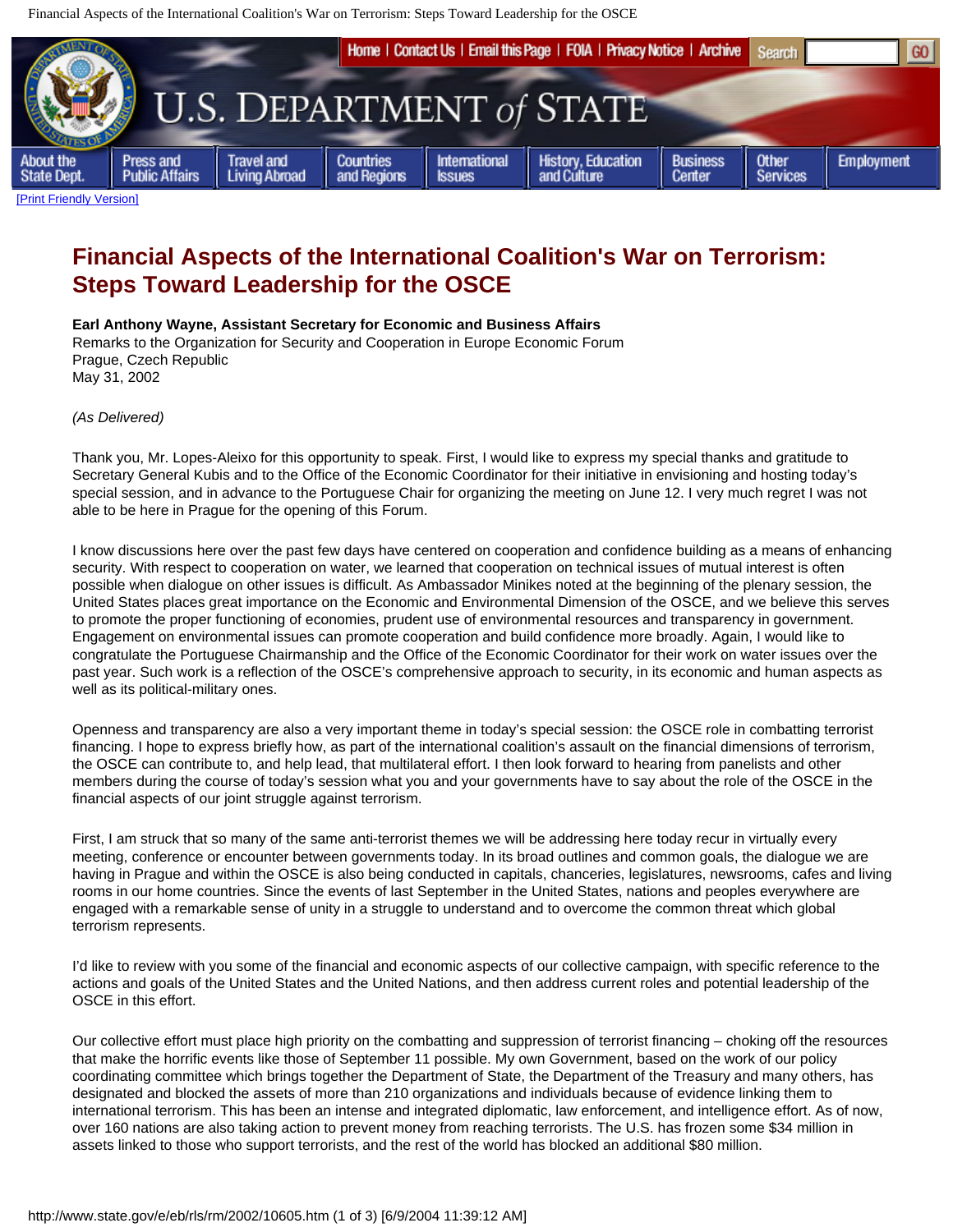Financial Aspects of the International Coalition's War on Terrorism: Steps Toward Leadership for the OSCE

While we are engaged in the effort to staunch terrorist financing and disrupt terrorist networks, we are also mindful of the human dimension of the war on terrorism and of the need for institution building and creating the basis for stability – a sense of normality – where the conditions breeding terrorism have been worst. In this regard, I would like to mention the efforts the U.S. has taken while co-leading the efforts to help the Afghan Interim Authority and the international community to rebuild Afghanistan's shattered economy. In January of this year, in Tokyo, the United States pledged nearly \$300 million to help Afghans with relief and reconstruction, focusing on health, education, food and agriculture, water and sanitation, refugee relief, transportation, and narcotics control among other vital areas. It's important to remember that this official assistance is in addition to generous humanitarian assistance that we have provided the Afghan people for decades – over \$1 billion since 1979. And of course there are also many private donations and other expressions of support by Americans.

The needs in Afghanistan are difficult to exaggerate, however. We have already obligated almost all of the \$300 million pledged in January, and recognize that much more remains to be done. For this reason, we asked our Congress for an additional \$250 million in foreign assistance for this year to help Afghanistan in rebuilding its roads and bridges, training its army, and helping it fund the essential functions of government.

Now, of course, the onus of rebuilding Afghanistan remains with the Afghans, but we, and you around the table, must offer a helping hand outstretched. We encourage all other nations to do the same. It is time to recognize that this affects us all and dig deep into our pockets again, and deliver on assistance to this troubled land. It is in our collective interest, and in our individual national interests, to help the Afghans rebuild a stable nation free from terrorism and drug trafficking, and to offer a better future to its citizens.

The efforts of the international coalition to establish stability and support economic growth and transparency complements very much the fight against terrorism. As President Bush has said, "Poverty doesn't cause terrorism. Being poor doesn't make you a murderer… Yet persistent poverty and oppression can lead to hopelessness and despair."

It is failed states and nontransparent financial sectors that can become havens for terror, while countries which enjoy healthy, growing economies which promote transparency and the rule of law tend to be more stable, and better able to contribute to peace. Economies that are rules-based promote opportunity and jobs and give hope for the future. Likewise, transparency and the rule of law applied to nations' financial systems also promote prosperity, thereby countering the conditions that terrorists can exploit. Transparency in a country's financial system makes it more difficult for that country to be manipulated, in regard to raising, transmitting or distributing monies associated with terrorism.

The international and mutually interdependent nature of the anti-terrorist effort has been widely discussed, but it cannot be stressed too much, and we in the United States understand this deeply. Anti-terrorist measures by the United States and our many coalition partners are keyed to international standards and to obligations embodied in the United Nations resolutions (both those before the attacks of 9/11 and after those attacks) and in the 12 UN treaties related to anti-terrorism. The United States is a party to or has already signed and is poised to ratify all 12 of these conventions.

The OSCE has made clear its unconditional support for these sources of international authority in its Bucharest Plan of Action, adopted by our ministers in December of last year, which endorses the affirmative obligations of UNSCR 1373. It is worth recalling that UNSCR 1373 is a truly far-reaching document, both in its condemnations of terrorism, and even more importantly in the affirmative obligations it creates for all UN States under Chapter VII of the UN Charter to increase international cooperation and to bolster each member state's own domestic regimes against terrorism, including action against terrorist entities, their assets and their financiers. The Bucharest Plan of Action also commits OSCE members to apply efforts to become parties to the 12 UN anti-terrorism conventions by December 31 of this year.

On the financial front, the interdependent nature and inherent fluidity of financial markets make our joint reliance on, and compliance with, international standards especially important if we are going to be able to build and sustain our collective efforts to deny funding to terrorists.

The OSCE-UN joint meeting in Bishkek was an important early step in this effort. There states committed to work toward and consider implementing the standards of financial accountability and transparency embodied in the Financial Action Task Force's (FATF) 40 Recommendations on Anti-Money Laundering and its Eight Special Recommendations on Anti-Terrorist Financing.

FATF in October 2001 called on all nations to submit national self-assessments regarding FATF's eight "Special Recommendations on Terrorist Financing." The United States, in its role as a member of the OSCE, has proposed that all OSCE states commit to completing and submitting FATF self-assessments by September 1, 2002. This is a simple step but an essential step toward building national financial and legal regimes which meet international standards for accountability and transparency. The United States very much hopes this proposal can be adopted by the OSCE as soon as possible, and I urge the Permanent Council to take action promptly in Vienna to this end. It would represent progress indeed if the international coalition, and the OSCE as a leading multilateral member of that coalition, could mark the one year anniversary of the attacks on the World Trade Center and Pentagon by submitting this self-evaluation. We must all take stock of our respective national regimes against exploitation by the perpetrators of terror and to cut off terrorist funding.